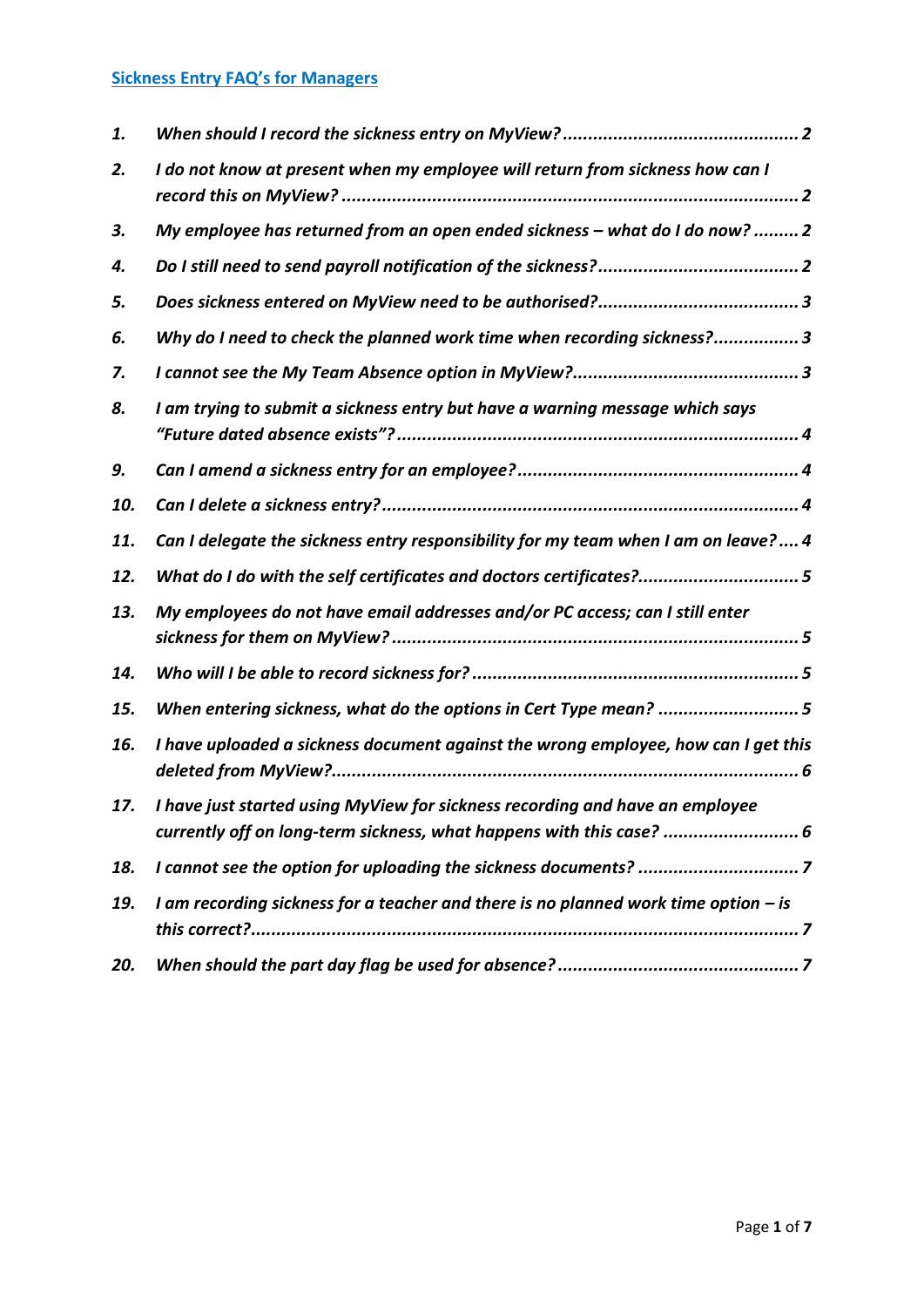## <span id="page-1-0"></span>**1. When should I record the sickness entry on MyView?**

 The sickness absence entry should be entered onto MyView **as soon as possible**, preferably on the **first day of the employees' absence**. Please **do not wait** for the employee to return from absence to create the sickness entry on MyView.

# <span id="page-1-1"></span>**2. I do not know at present when my employee will return from sickness how can I record this on MyView?**

- At the time of creating the sickness request on MyView the manager does not have a return date and does not have the certification from the employee.
- In this situation the sickness entry should be recorded using the **open ended** option found in the Create Sickness Entry screen.
- The vast majority of sickness entries will be open ended initially as it will not be clear on the 1st day of absence when the employee will return.
- The open ended option will allow you to submit the sickness entry without an end date.
- If the sickness is an open ended absence the events calendar will be populated from the start date of the absence up until the end of the current calendar month. The sickness will continue to extend on a month by month basis until the open ended sickness entry is closed by the manager. This is how long term sickness entries are handled.

## <span id="page-1-2"></span>**3.** My employee has returned from an open ended sickness – what do I do now?

- When an employee returns from an open ended absence the end date, certificate information and return to work information will need to be updated.
- To close an open ended sickness entry log into MyView Dashboard
	- o Select **My People**
	- o Select **My Team Absence** from the left hand side options
	- o Select the employee you would like amend the open ended absence for.
	- o Click Next.
	- o The leave calendar for that employee will appear.
	- o Click on **Open Sick History**
	- o A list of previous sickness entries for the employee will appear.
	- o The open ended absence entry will be easy to identify as it will have **no date in the "To" field**.
	- o To amend the open ended absence click on the blue **Edit** button at the right hand side of the absence entry.
	- o The original absence entry screen will open and you will be able to make the necessary amendments.
	- $\circ$  To enter the end date, uncheck the open ended option by selecting full or part day as necessary. Then enter the correct end date of the sickness absence.
	- $\circ$  The reason, cert type, auth cert produced, certificate expiry date, return to work and interview date fields can all be completed or amended as necessary.

#### <span id="page-1-3"></span>**4. Do I still need to send payroll notification of the sickness?**

- Payroll **no longer require** any paper notification of sickness i.e. the paper A/B forms. The MyView process will replace this.
- Please do not send any notification of sickness paperwork to payroll as they will no longer be processing sickness entries.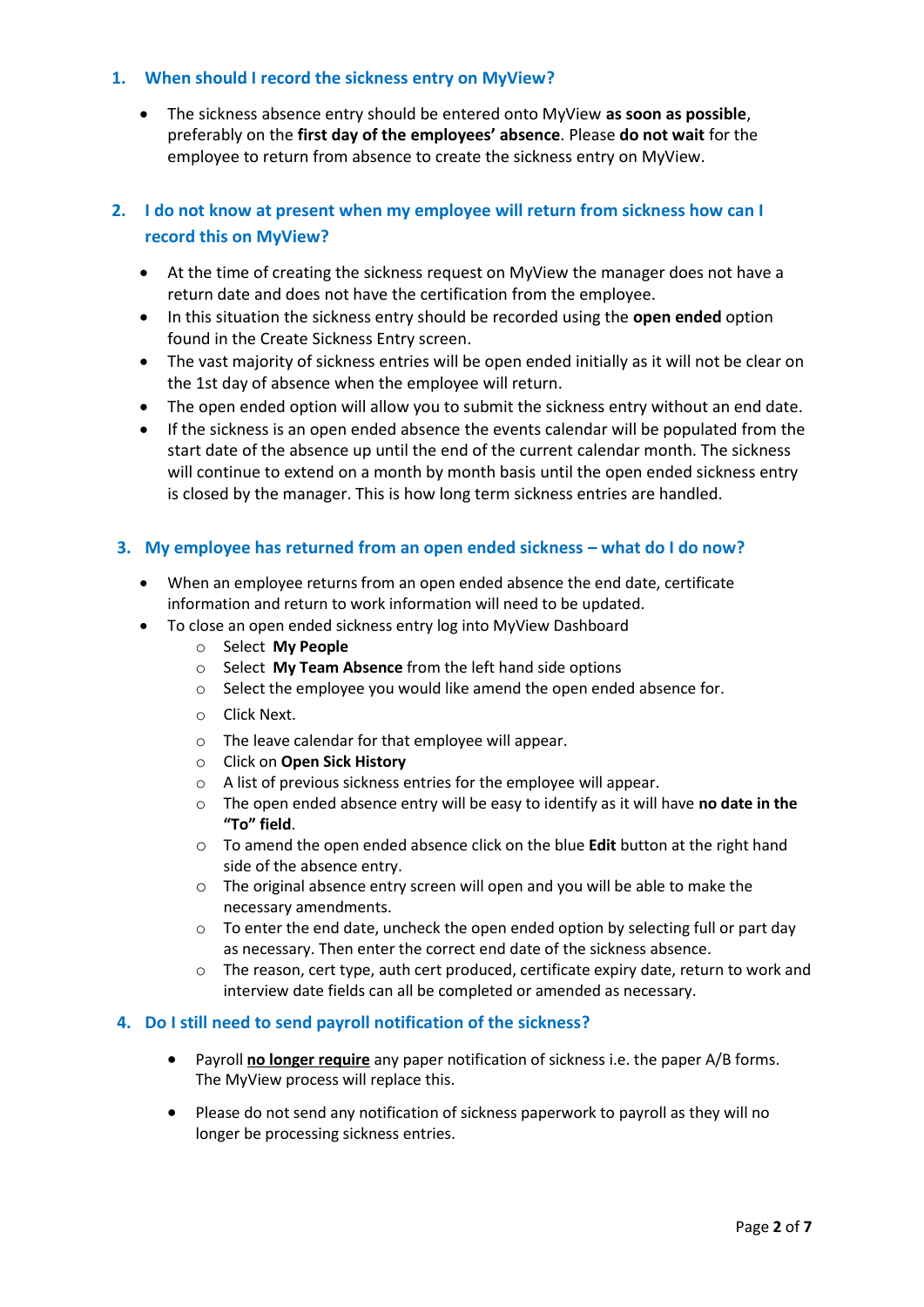## <span id="page-2-0"></span>**5. Does sickness entered on MyView need to be authorised?**

- Sickness entries created on MyView **do not** need to be authorised.
- The manager enters the sickness and it feeds directly into the HR and Payroll system, Resourcelink ensuring a streamlined process.

### <span id="page-2-1"></span>**6. Why do I need to check the planned work time when recording sickness?**

- The sickness entry screen uses the planned work time option in the same way as annual leave.
- The work pattern that appears will either be 37.00 hours or 35.00 hours based on the FTE of the employees post.
- Falkirk Council does not hold detailed work patterns for employees which is why a standard one will appear.
- It is *essential* that the planned work time screen is completed accurately to reflect the hours the employee is due to work in that specific week. The hours entered will normally equal the employees contract hours. This may not be the case for employees who work a variable work pattern.
- **If the incorrect hours are entered on the planned work time screen this will have an impact on the sickness absence recorded and potentially on the employees pay so it is essential that this is checked and completed accurately**

## <span id="page-2-2"></span>**7. I cannot see the My Team Absence option in MyView?**

- The **My Team Absence** option can be found in the **My People** tab
- The **My Team Absence** option should appear in the left hand side list of options
- It will only appear if **you do not have anyone selected** in the **Team Selector**
- If you cannot see the **My Team Absence** option please check that you do not have any of your team selected in the Team Selector
- A quick way to make sure you do not have anyone selected is to **click** on the **Deselect all** button found above your list of employees
- If after clicking on the **Deselect all** button you still do not have the **My Team Absence** option you could be on the wrong MyView profile
- To get this checked please email the MyView inbox o[n MyView](mailto:MyView-selfservice@falkirk.gov.uk)[selfservice@falkirk.gov.uk](mailto:MyView-selfservice@falkirk.gov.uk) and ask that your profile is checked to ensure you have access to record sickness on MyView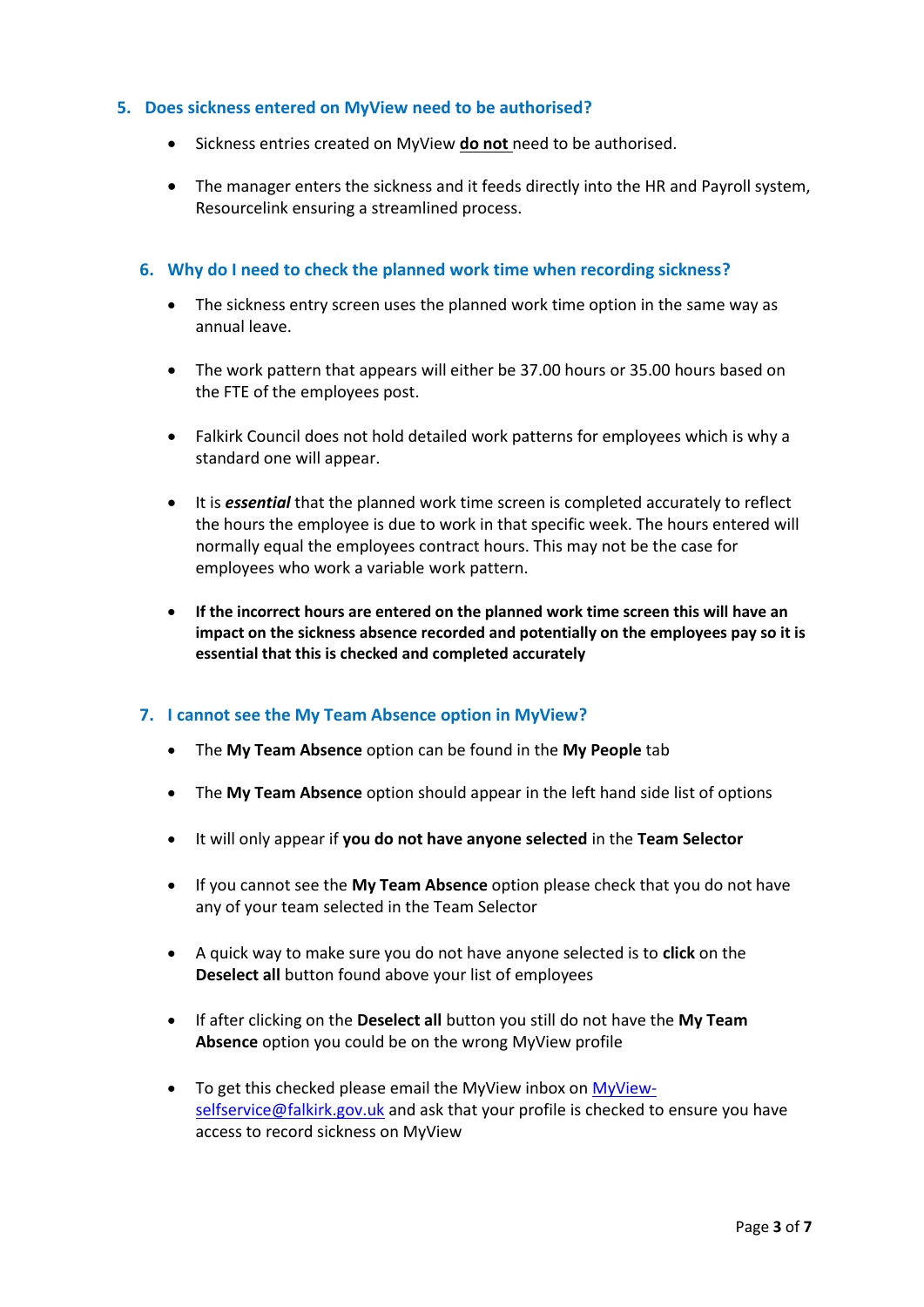## <span id="page-3-0"></span>**8. I am trying to submit a sickness entry but have a warning message which says "Future dated absence exists"?**

- In some instances when submitting a sickness entry you may receive a red warning message which says "Future dated absence exists outside of period starting ……"
- This is most common when submitting an open ended absence
- This is just a warning to say the employee has future dated annual leave requests already recorded in MyView and you can proceed with submitting the sickness entry.

### <span id="page-3-1"></span>**9. Can I amend a sickness entry for an employee?**

- Yes, an absence entry can be edited for an employee if an error has been made with any of the sickness information i.e. the dates or the reason need to be changed
- Select the **My People** tab then **My Team Absence** from the left hand side options
- Select the employee you would like amend the absence for
- Click Next
- The leave calendar for that employee will appear
- Click on **Open Sick History**
- A list of the previous sickness entries will appear
- Find the entry you wish to amend and click on the blue **Edit** button found at the right hand side of the specific absence entry
- Make the necessary amendments and click on **Submit.** The absence entry will now have been amended

#### <span id="page-3-2"></span>**10. Can I delete a sickness entry?**

- Yes, a manager can delete an absence entry for an employee if it has been created in error
- Select the **My People** tab then **My Team Absence** from the left hand side options
- Select the employee you would like delete the absence for
- Click Next
- The leave calendar for that employee will appear
- Click on **Open Sick History**
- A list of the previous sickness entries will appear
- Find the entry you wish to delete and click on the blue **Delete** button found at the right hand side of the specific absence entry
- Click on **Submit**
- A confirmation message will appear and the absence entry will now have been deleted.

#### <span id="page-3-3"></span>**11. Can I delegate the sickness entry responsibility for my team when I am on leave?**

- Yes the sickness functionality can be delegated in MyView in the same way as annual leave
- This will enable another manager to record sickness in your absence
- Detailed guidance on creating your delegation entry can be found on the MyView intranet page, the document is called **Delegation of Leave Management**, a link to the specific document is found below
- [http://inside.falkirk.gov.uk/systems/docs/my-view/Delegation of Leave Management](http://inside.falkirk.gov.uk/systems/docs/my-view/Delegation%20of%20Leave%20Management.pdf?v=201708031537)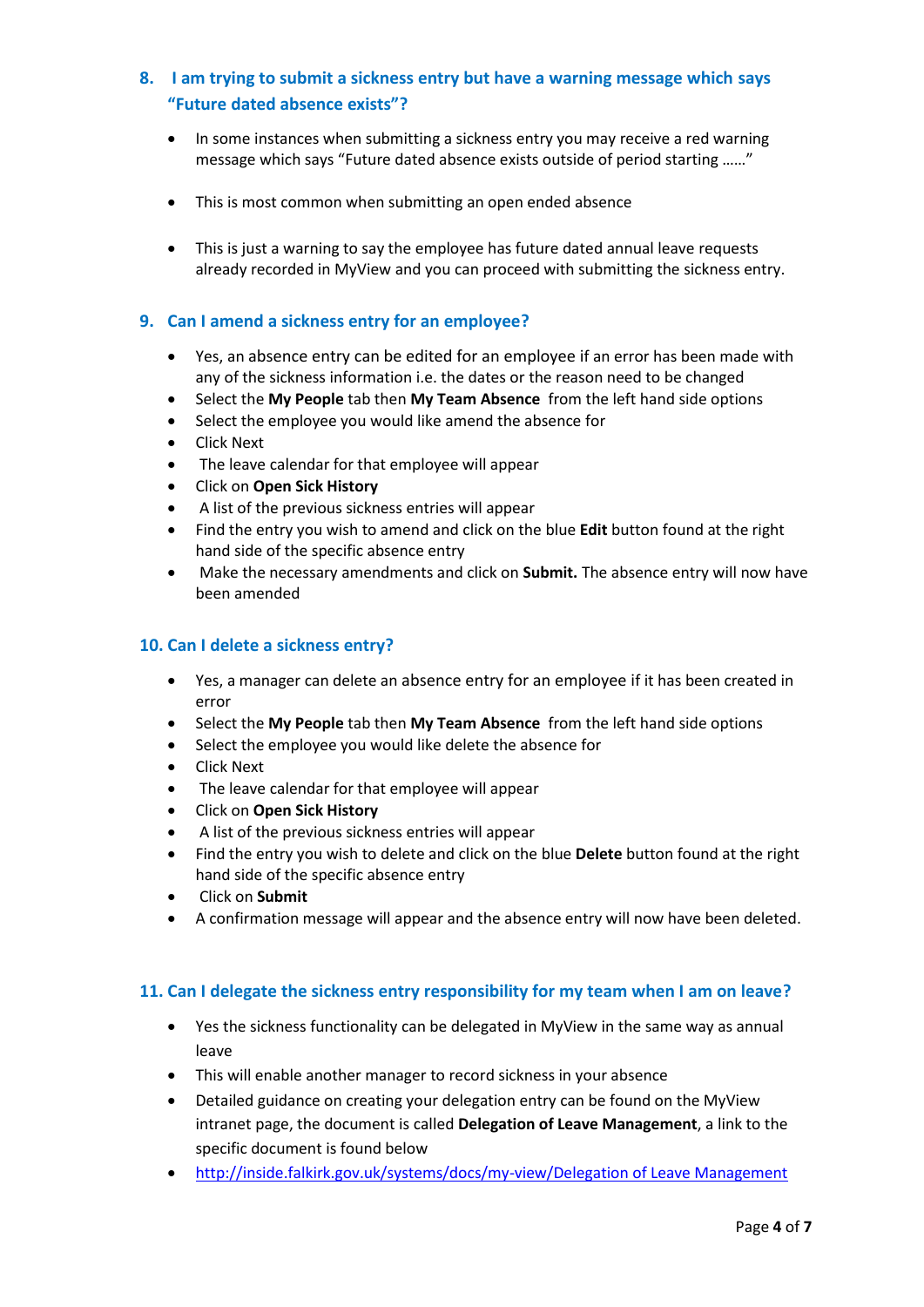## <span id="page-4-0"></span>**12. What do I do with the self certificates and doctors certificates?**

- **Payroll no longer requires any paper self certification forms.** These should be completed as normal when the employee returns from absence but instead should be uploaded onto MyView using the **document storage module**.
- **Payroll do still require Doctors Certificates** to be sent to them. They should be **uploaded via document storage** in the same way as the self certificate but **then sent to Payroll**. The reason for this is payroll is required to retain the original doctors' certificates for statutory sick pay and audit purposes.
- Detailed guidance on how to do this can be found in the **MyView Dashboard User Guide for Manager**s under the section "**10. How to View and Add your Team's Documents in MyView".** A link to the document is below:
- [MyView Dashboard User Guide for Managers](http://inside.falkirk.gov.uk/systems/docs/my-view/My%20View%20Dashboard%20User%20Guide%20-%20Managers.pdf?v=201708031537)
- There is also detailed guidance on uploading sickness documentation in the **MyView Sickness Absence Guidance – Managers document** under section "**3. Sickness Documentation".** A link to the document is below:
- [MyView Sickness Absence Guidance -](http://inside.falkirk.gov.uk/systems/docs/my-view/MyView%20Sickness%20Absence%20Guidance%20-%20Managers.pdf?v=201708031537) Managers

# <span id="page-4-1"></span>**13. My employees do not have email addresses and/or PC access; can I still enter sickness for them on MyView?**

 Yes, all that is required is that the manager has an email address and PC access in order to use MyView. The employee has no input role in the sickness process it is recorded directly by the reporting manager into MyView.

## <span id="page-4-2"></span>**14. Who will I be able to record sickness for?**

 You will be able to input sickness for any employees who report to you directly or indirectly via the post to post structure. These individuals will appear in the My People tab on MyView. The normal practice with sickness recording on MyView will be the manager who the individual directly reports to will create the sickness entry.

## <span id="page-4-3"></span>**15. When entering sickness, what do the options in Cert Type mean?**

The three options available in Cert Type are explained below:

| Certified by a Doctor | Doctors note supplied to the employee<br>and then given to the manager. This |
|-----------------------|------------------------------------------------------------------------------|
|                       | would then be uploaded into document                                         |
|                       | storage and the original sent to Payroll.                                    |
| Not certified         | No certification yet received - this would                                   |
|                       | be the initial choice and can be amended                                     |
|                       | once the employee has supplied one of                                        |
|                       | the other two options                                                        |
| Self certified        | An employee is absent for 7 days or less                                     |
|                       | and has completed a self certification form                                  |
|                       | which can then be uploaded into                                              |
|                       | document storage.                                                            |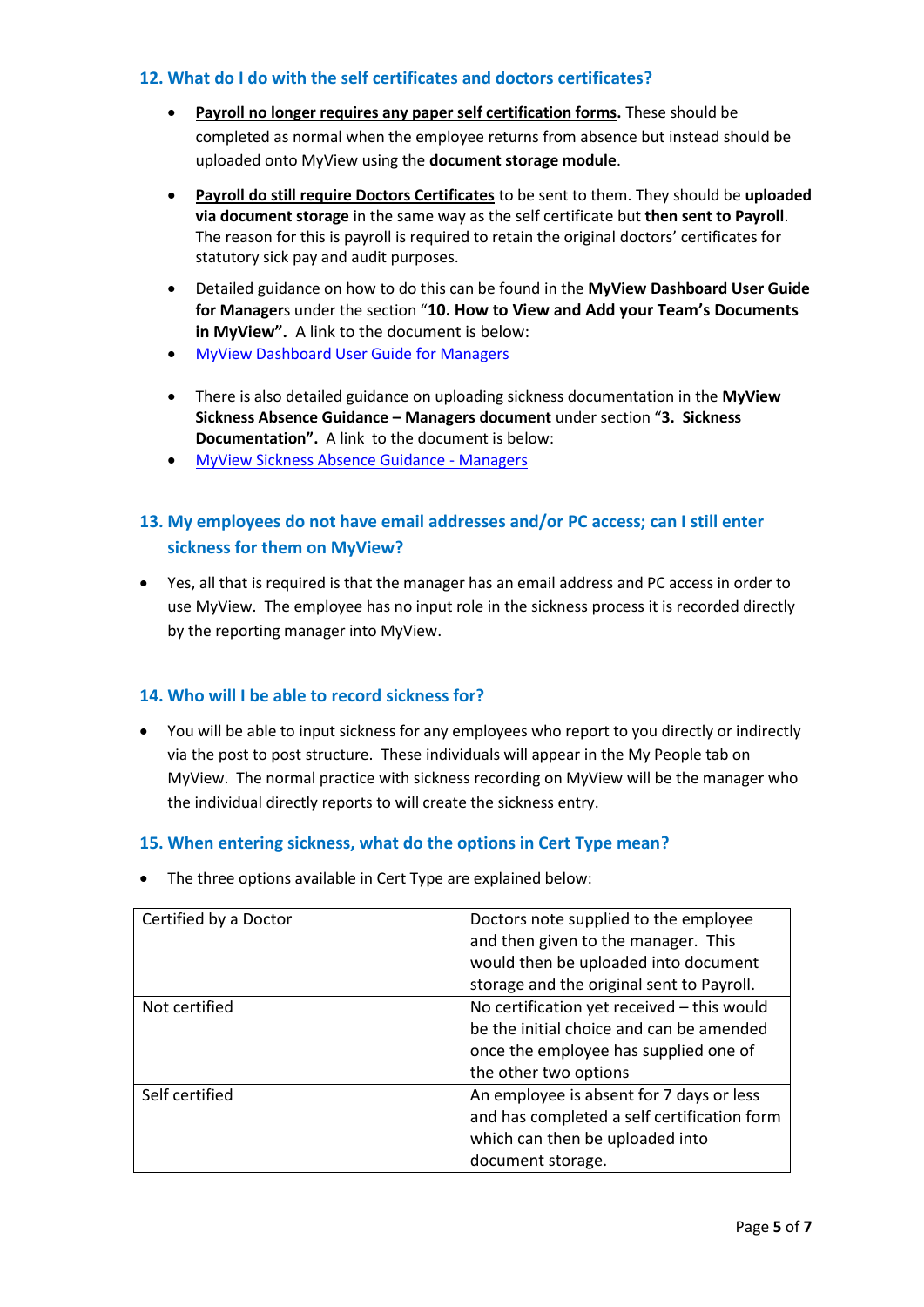# <span id="page-5-0"></span>**16. I have uploaded a sickness document against the wrong employee, how can I get this deleted from MyView?**

- Managers do not have an option to delete documents from the document storage module on MyView. This is to minimise the risk of documents being deleted in error.
- Any documents, including self certificates and doctors certificates, uploaded in error can only be deleted by the corporate support team.
- If you have made a mistake when uploading a document please email [docstoreupload@falkirk.gov.uk](mailto:docstoreupload@falkirk.gov.uk) to request the deletion of a document.
- Please state the name of the document and which employee it is saved against when requesting the deletion.

# <span id="page-5-1"></span>**17. I have just started using MyView for sickness recording and have an employee currently off on long-term sickness, what happens with this case?**

- If you have a member of staff who is off on long-term sick at the point you start using the MyView system you should not do anything on MyView with this case.
- Any sickness cases which are ongoing at the time you move to sickness processing on MyView will continue to be keyed directly into the system by Payroll until the long-term sickness ends.
- This is to ensure consistency in the sick pay calculations and to avoid a change in process part way through an absence.
- You should continue to send any doctors certificates to the Payroll department for these cases.
- When the sickness ends and the employee returns to work you should notify Payroll.
- If the employee then has any future sickness these new cases can be entered on MyView.
- For example if you start using the sickness module on MyView on  $1<sup>st</sup>$  September but have an employee who has been off sick since 3<sup>rd</sup> August you would not do anything on MyView for this case. Payroll would continue to process the sickness. If the employee was to return on 15<sup>th</sup> November payroll would then end the sickness entry. If the same employee was then off sick on 9<sup>th</sup> December you would record this entry on MyView.
- For any queries on cases like this please call the HR and Payroll helpdesk on 01324 506222 or email payroll o[n payroll@falkirk.gov.uk](mailto:payroll@falkirk.gov.uk)